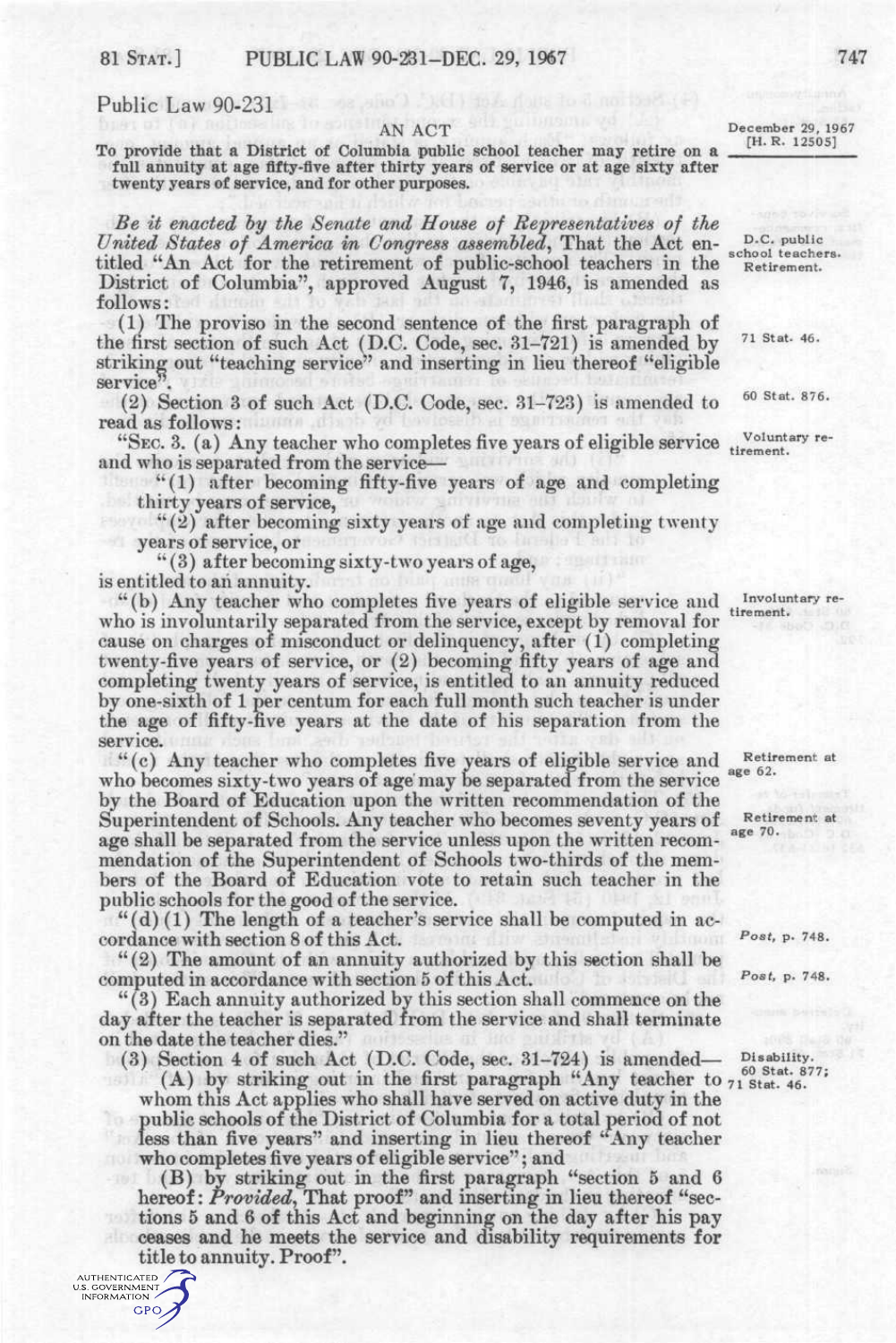**Annuity computation. 66 Stat. 17.** 

**Survivor benefits, commencement and termination.** 

azh

**60 Stat. 876. D.C. Code 31- 722.** 

**Transfer of retirement funds. 60 Stat. 879. D.C. Code 31- 632 to 31-637.** 

**Deferred annuity. 60 Stat. 880; 71 Stat. 47.** 

*Supra.* 

(4) Section 5 of such Act (D.C. Code, sec. 81-725) is amended—

(A) by amending the second sentence of subsection (a) to read as follows: "Each annuity is stated as an annual amount, onetwelfth of which, fixed at the nearest dollar, constitutes the monthly rate payable on the first business day of the month after the month or other period for which it has accrued.";

(B) by striking out the last sentence of paragraph (1) of subsection (b) and inserting in lieu thereof the following new sentence : "The annuity of such widow or widower shall begin on the day after the retired teacher dies. Such annuity and any right thereto shall terminate on the last day of the month before  $(A)$ the widow or widower dies, or (B) the widow or widower remarries before becoming sixty years of age. In the case of a surviving widow or widower whose annuity under this paragraph is terminated because of remarriage before becoming sixty years of age, annuity at the same rate shall be restored commencing on the day the remarriage is dissolved by death, annulment, or divorce,  $it$ 

> "(i) the surviving widow or widower elects to receive the annuity which was terminated instead of a survivor benefit to which the surviving widow or widower may be entitled, under this Act or another retirement system for employees of the Federal or District Government, by reason of the remarriage; and

> "(ii) any lump sum paid on termination of the annuity is returned to the teachers' retirement and annuity fund established under section 2 of this Act."; and

(C) by striking out in the first sentence of paragraph (2) of subsection (b) "and upon the death of such survivor annuitant all payments shall cease and no further annuity shall be due and payable" and by adding after such sentence the following new sentence: "The annuity of the survivor annuitant shall commence on the day after the retired teacher dies, and such annuity and any right thereto shall terminate on the last day of the month before the death of the survivor annuitant."

(5) The second sentence of the first paragraph of section 8 of such Act (D.C. Code, sec. 31-728) is amended by striking out "Act of June 12, 1940 (54 Stat. 349) : *Provided further''* and all that follows down through "nothing contained herein shall be construed" in the last proviso in that sentence and inserting in lieu thereof "Act of June 12, 1940 (54 Stat. 349). If the teacher so elects he may deposit the required sum in the teacher's retirement and annuity fund in monthly installments with interest at 3 per centum per annum compounded annually, upon making a claim with the Commissioner of the District of Columbia, or his designated agent. This section shall not be construed".

(6) Section 9 of such Act (D.C. Code, sec. 31-729) is amended—

(A) *hj* striking out in subsection (a) "after having served in the public schools of the District of Columbia for a total period of not less than five years" and inserting in lieu thereof "after completing five years of eligible service".

(B) by striking out in subsection (a) "beginning at the age of sixty-two years computed as provided in section 5 of this Act" and inserting in lieu thereof ", computed as provided in section 5 of this Act, beginning at the age of sixty-two years and terminating on the date of his death";

(C) by striking out in paragraph (1) of subsection (b) "after having rendered at least five years of service in the public schools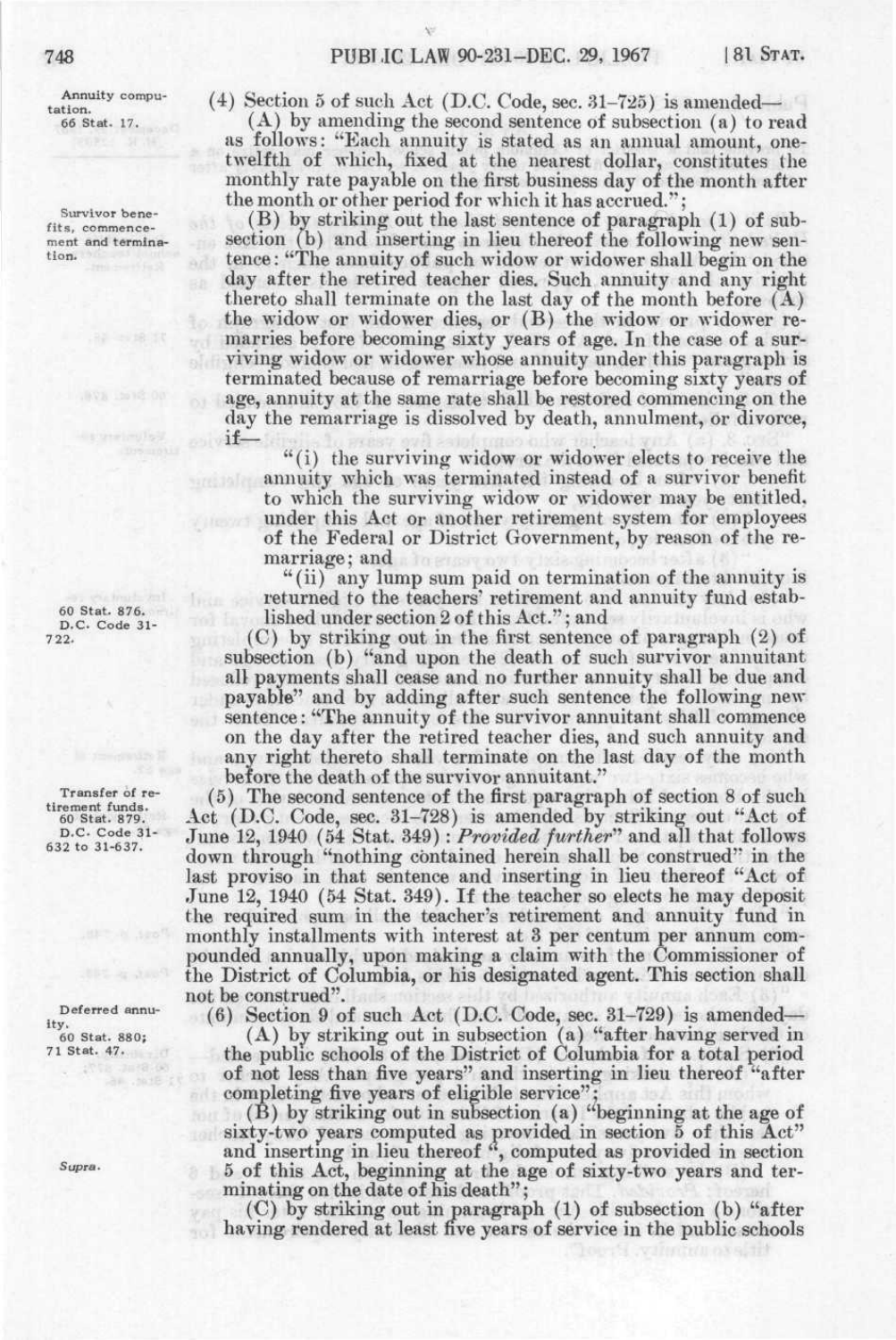of the District of Columbia" and inserting in lieu thereof "after completing five years of eligible service";

 $(D)$  (i) by striking out in paragraph (1) of subsection (b)  $_{D.C.~Code~31-}^{66~Stat.~20}$ . "first day of the month following the death of the teacher" and  $729$ . inserting in lieu thereof "day after the teacher dies";

(ii) by striking out in such paragraph "teacher: *Provided^*  That such payments or any right thereto shall cease upon the death or remarriage of the widow, or dependent widower, or upon the widower's becoming capable of self-support." and inserting the following:

"teacher. Such annuity and any right thereto shall terminate on the last day of the month before (A) the widow or dependent widower dies, (B) the widow or dependent widower remarries before becoming sixty years of age, or (C) the dependent widower becomes capable of self-support. In the case of a widow or dependent widower whose annuity under this paragraph is terminated because of remarriage before becoming sixty years of age, annuity at the same rate shall be restored commencing on the day the remarriage is dissolved by death, annulment, or divorce, if—

"(i) the widow or dependent widower elects to receive the annuity which was terminated instead of a survivor benefit to which the widow or dependent widower may be entitled, under this Act or another retirement system for employees of the Federal or District Government, by reason of the remarriage; and

"(ii) any lump sum paid on termination of the annuity is returned to the teachers' retirement and annuity fund established under section 2 of this Act.";

(E) by striking out paragraph (2) and redesignating paragraphs (3) and (4) as paragraphs (2) and (3), respectively;

(F) (i) by striking out in the first sentence of paragraph (2) of subsection (b) (as so redesignated by subparagraph (E) of this paragraph) "five years of service in the public schools of the District of Columbia" and inserting in lieu thereof "five years of eligible service";

(ii) by striking out the third sentence of such paragraph and child's annumserting in lieu thereof the following: ment and termina-

"The child's annuity shall commence on the first day after the  $t_{10}$ .  $t_{1238}$ teacher dies. Such annuity and the right thereto terminate on the 78 stat. 886. last day of the month before the child—

 $(A)$  becomes eighteen years of age unless he is then a student as described or incapable of self-support;

"(B) becomes capable of self-support after becoming eighteen years of age unless he is then such a student;

" $(C)$  becomes twenty-two years of age if he is then such a student and capable of self-support;

 $H(D)$  ceases to be such a student after becoming eighteen years of age unless he is then incapable of self-support; or

"(E) dies or marries;

whichever first occurs."

(G) by striking out in the first sentence of paragraph (3) of subsection (b) (as so redesignated by subparagraph (E) of this paragraph) "After having rendered at least five years of service in the public schools of the District of Columbia" and inserting in lieu thereof "after completing five years of eligible service";

(H) paragraph (2) of subsection (c) is amended to read as follows:

 $"$  (2) The term 'child' means—

"(A) an unmarried child under eighteen years of age, including (i) an adopted child, and (ii) a stepchild or recog-

60 Stat. 876. D.C. Code 31-722.

"Child. "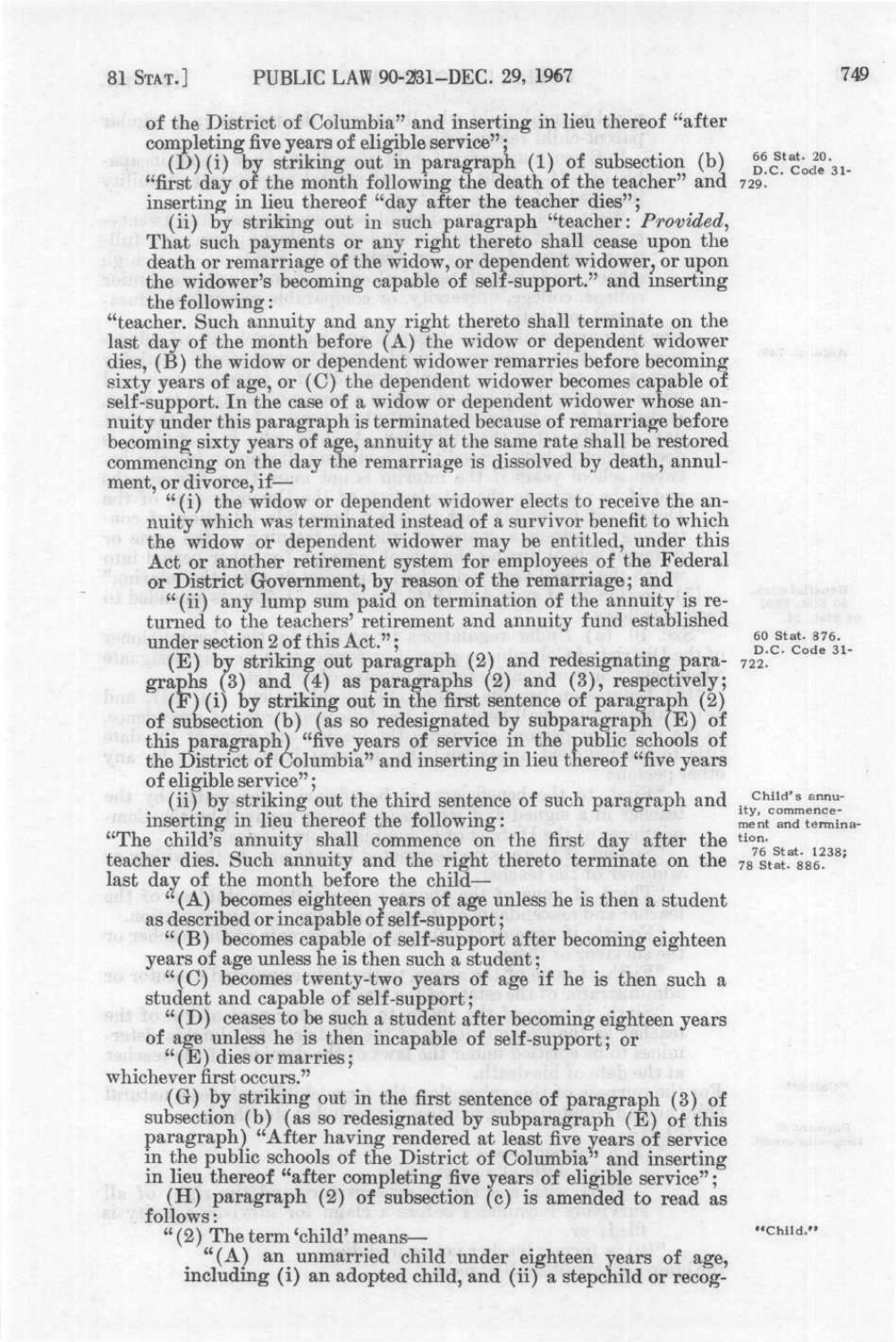nized natural child who lived with the teacher in a regular parent-child relationship;

"(B) such unmarried child regardless of age who is incapa- $(42)$  goals ble of self-support because of mental or physical disability incurred before age eighteen; or

> "(C) such unmarried child between eighteen and twentytwo years of age who is a student regularly pursuing a fulltime course of study or training in residence in a high school, trade school, technical or vocational institute, junior college, college, university, or comparable recognized educational institution.

For the purpose of this paragraph and paragraph (2) of subsection (b) of this section, a child whose twenty-second birthday occurs before July 1 or after August 31 of a calendar year, and while he is regularly pursuing such a course of study or training, is deemed to have become twenty-two years of age on the first day of July after that birthday, A child who is a student is deemed not to have ceased to be a student during an interim between school years if the interim is not more than five months and if he shows to the satisfaction of the Commissioner of the District of Columbia that he has a bona fide intention of continuing to pursue a course of study or training in the same or different school during the school semester (or other period into which the school year is divided) immediately after the interim."

(7) Section 10 of such Act (D.C. Code, sec. 31-730) is amended to read as follows:

"SEC. 10. (a) Under regulations prescribed by the Commissioner of the District of Columbia, a present or former teacher may designate a beneficiary or beneficiaries for the purpose of this Act.

"(b) Lump-sum benefits authorized by subsections  $(c)$ ,  $(d)$ , and (e) of this section shall be paid in the following order of precedence, to the person or persons surviving the teacher and alive at the date title to the payment arises, and the payment bars recovery by any other person:

"First, to the beneficiary or beneficiaries designated by the teacher in a signed and witnessed writing received by the Commissioner of the District of Columbia before his death.

"Second, if there is no designated beneficiary, to the widow or widower of the teacher.

"Third, if none of the above, to the child or children of the teacher and descendants of deceased children by representation.

"Fourth, if none of the above, to the parents of the teacher or the survivor of them.

"Fifth, if none of the above, to the duly appointed executor or administrator of the estate of the teacher.

"Sixth, if none of the above, to such other next of kin of the teacher as the Commissioner of the District of Columbia determines to be entitled under the laws of the domicile of the teacher at the date of his death.

For the purpose of this subsection, the term 'child' includes a natural child and an adopted child, but does not include a stepchild.  $``$ (c) If-

Payment of lump-sum credit.

11 11 1991

"Child.

"(1) a teacher dies—

 $``(A)$  without a survivor, or

"(B) with a survivor or survivors and the right of all survivors terminates before a claim for survivor annuity is filed; or

nurvad milA" (dqargener

" (2) a former teacher not retired dies,

the lump sum credit shall be paid.

*Ante,* p. 749.

SALLO

SUIT

Beneficiaries. 60 Stat. 880; 66 Stat. 21.